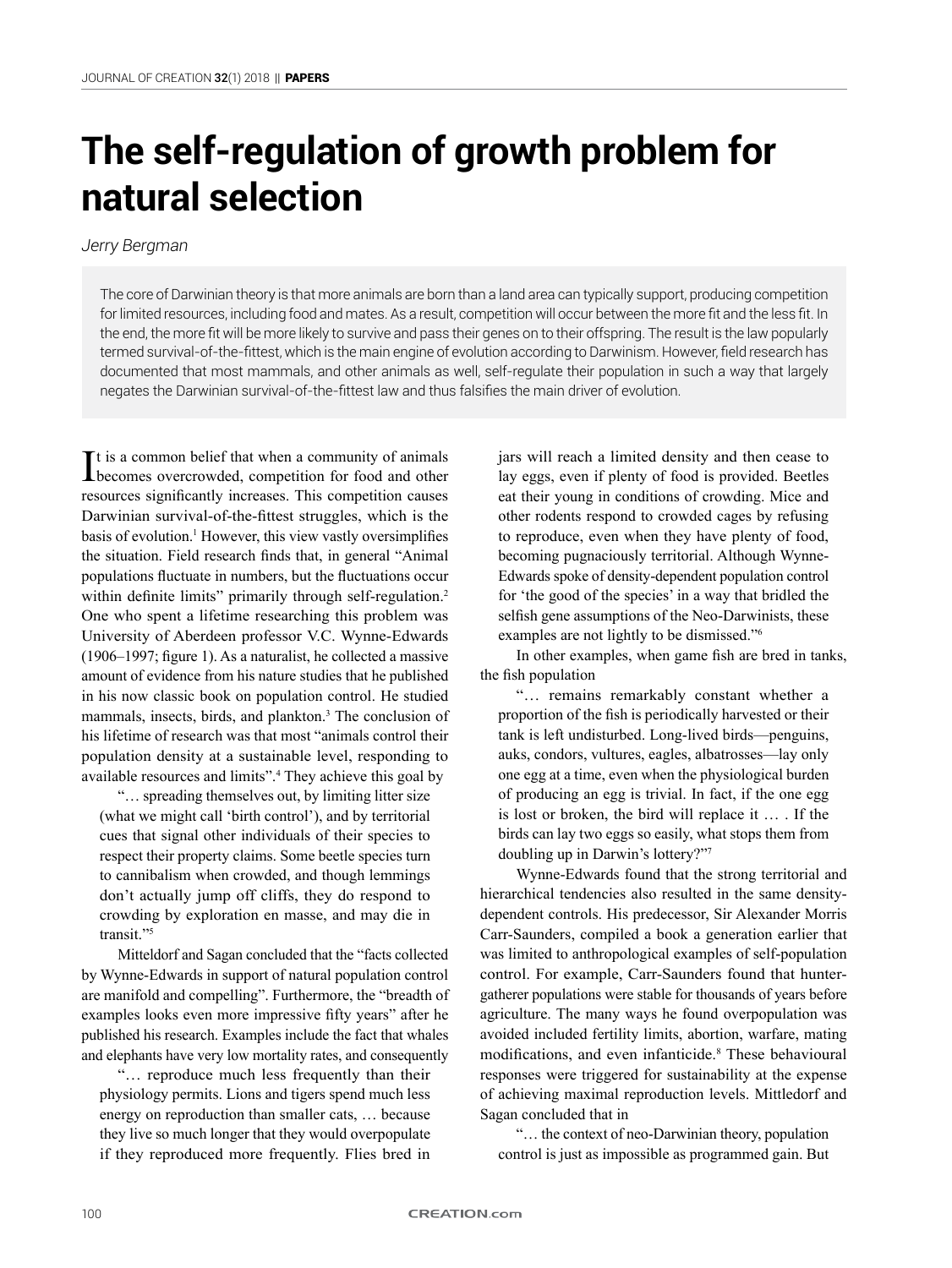animals in the wild must have been playing hooky the day that theory was covered. Wynne-Edwards offered a compelling barrage, six hundred pages of evidence for natural population control … [and] the field of evidence in Wynne-Edward's book was never refuted, it became highly unfashionable to talk about the evolution of population control."<sup>9</sup>

Billington, in her textbook, *Understanding Ecology,* wrote that Darwin's struggle for existence and survival-ofthe-fittest worldview is contradicted by the fact that

"A careful observation of a community shows that plants and animals live together in agreement. Every living thing has a will for life to go on. People have the mistaken idea that animals in natural community are enemies. People believe that predators … are waiting ready to snatch every passer-by. Ethology … the study of an animal's normal behavior, shows that this is not true. Both plants and animals appear to avoid direct competition with others if it might injure or kill them."<sup>10</sup>

She added that due to the enormous inbuilt 'will to live', all living things

"… 'cooperate' as well as 'compete' with each other. When life is carried on normally in a community, the members live peacefully together. Often one will



**Figure 1.** Professor V.C. Wynne-Edwards, who spent much of his life documenting the fact that many animals effectively self-regulate their population size

alert another to a common danger. You can observe this in a city park or street or in a suburban garden where pigeons, sparrows, starlings and other birds live together."<sup>11</sup>

Furthermore, she observed that there may exist

"… some 'pecking' at the smaller birds who come to feed, but it is not a fight to the death. Watch chipmunks or squirrels feeding and chasing, and you will soon realize that much of the chasing seems to be in fun. If a real fight should develop, the other animals in the area show great concern even though they are not involved."<sup>12</sup>

Animals forced into unnatural situations by humans, such as the thousands we crowd in stockyards together before slaughter, tend to physically align themselves in rather ingenious ways so as to *reduce* conflict. For example, many birds position themselves quite evenly in a pen with respect to the other animals, and those towards the periphery face outward so as to utilize the 'facial distance' in front, and also to provide more facial distance to those animals towards the centre of the pen. Another method described by Krutch is to form a 'truce', such as

"… when two wolves threaten one another the less aggressive often turns his cheek. This is not a signal to the other one to move in for the kill. The wolf who turns his cheek asks for a truce, and though the snarling continues, the truce is always granted. Turning the other cheek, the wolf teaches us, is not abject surrender but an honorable way to prevent a fight and save the species."<sup>13</sup>

### **A study of internal population control**

The classic example of an internal factor that limits population growth was by Christian.14 In the early 1950s he studied the Sika deer (figure 2) population of James Island, a half square mile territory located in the Chesapeake Bay. Five Sika deer were originally imported to the island in 1916. Forty years later, when Christian began his fieldwork, the herd had grown to about 300. Two years after his arrival, the deer began dying off in astonishing numbers for no apparent reason. Over half died within just three months, and by the middle of 1959, only 80 deer were left.<sup>15</sup> Then, as mysteriously as the deaths began, the dying ceased. Research into the cause of these deaths included an examination of their feeding habits, and the possible presence of such factors as disease and toxin exposure.

None of the reasons that he researched could explain either the beginning or the ending of the deaths. A detailed study of their internal organs revealed that *only one difference existed*  between the deer that died during the massive deaths in 1959 and those that perished from natural causes: an enlarged adrenal gland. In some cases, it was nearly *twice* as large as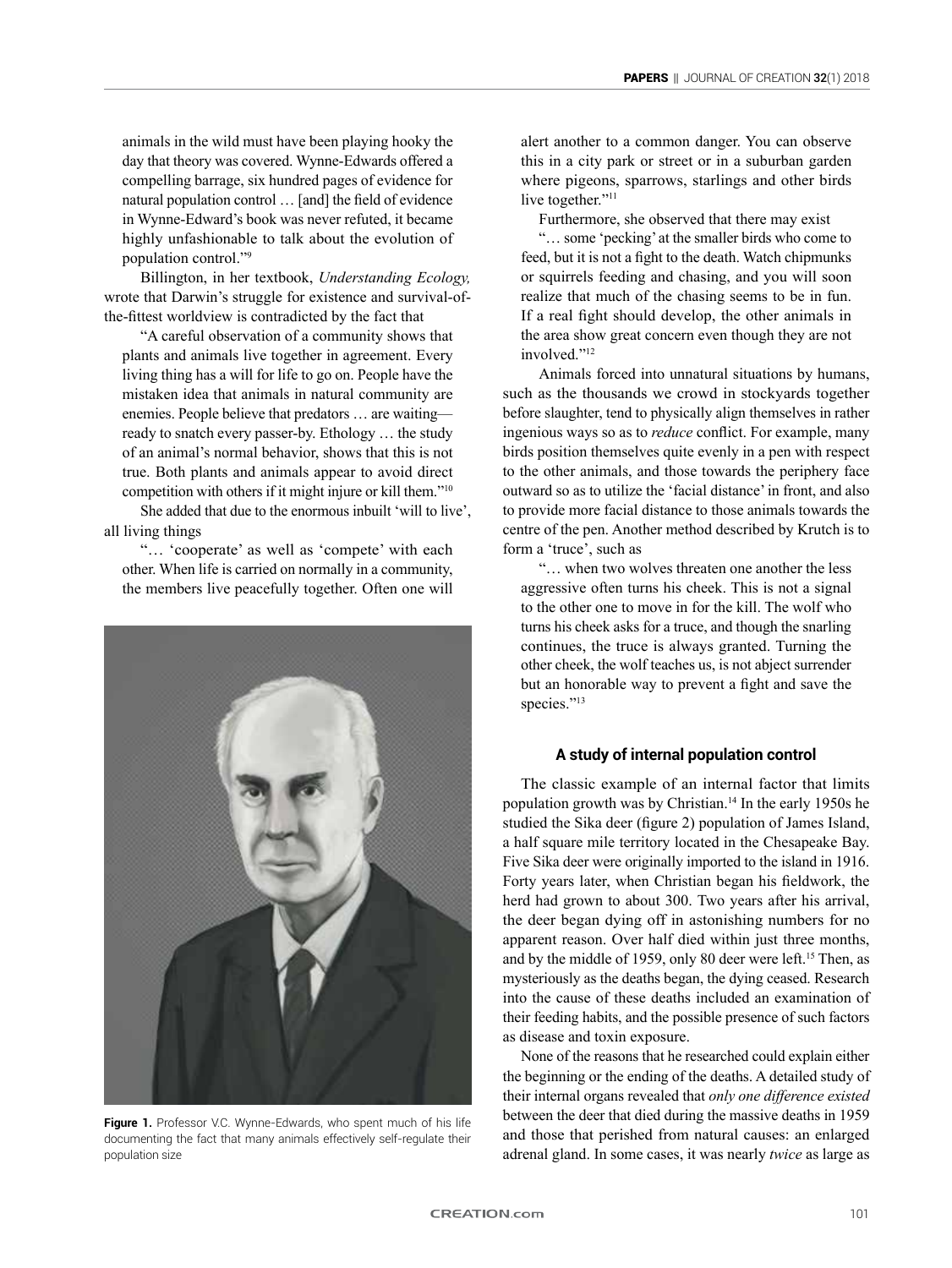

Figure 2. The Sika deer of James Island, Maryland, the animal used in the classic study that helped researchers understand one means of instinct population regulation

in those deer that had died at other times. The researchers concluded that the deer had died due to *psychological overcrowding*.

From our viewpoint, the deer were not overcrowded each one had over an acre of space. But that was evidently enough 'overcrowding' to produce the conditions that caused major enlargement of their adrenal glands, which in turn flooded the deer's systems with adrenalin hormones, causing brain and kidney hemorrhaging. Because deer are non-aggressive animals and cannot reduce their number by fighting, their only response to overcrowding was an innate physiological mechanism that lowers the population level until it reaches an ideal number. As this number was well above the animal's survival requirements, this mechanism would not be a result of natural selection. Furthermore, considerable evidence exists from both

"… the field and the laboratory that crowding in higher vertebrates results in enlarged adrenal glands, which are symptomatic of shifts in the neural-endocrine balance that, in turn, bring about changes in behavior, reproductive potential, and resistance to disease or other stress. Such changes often combine to cause a precipitous 'crash' in population density."<sup>16</sup>

For example, at the peak of density, snowshoe hares often suddenly die from 'shock disease'

"… associated with enlarged adrenals and other evidence of endocrine imbalance. In the cyclic insects … on the upswing of the cycle, tent caterpillars (*Malacosoma*) build elongated tents that are shifted about, and the individuals are active in moving out into the foliage to feed. At peak density, the caterpillars become inactive … feed less, and are more subject to disease … . Such adaptation syndromes would certainly seem to be mechanisms for 'dampening' oscillation so as to prevent too great a fluctuation that might damage the ecosystem and endanger the survival of the species."<sup>17</sup>

The tendency to expand up to a certain population level per square mile, and then triggering an internal mechanism to drastically reduce the population, may at first seem nonfunctional, but necessary to allow the animals to achieve a certain *quality of living*. It is assumed that a mechanism such as this is one way of controlling the population. A creationist would interpret this response as the Creator's way of insuring, not just survival, but adequate survival for the remaining animals; not just life, but a good life. While an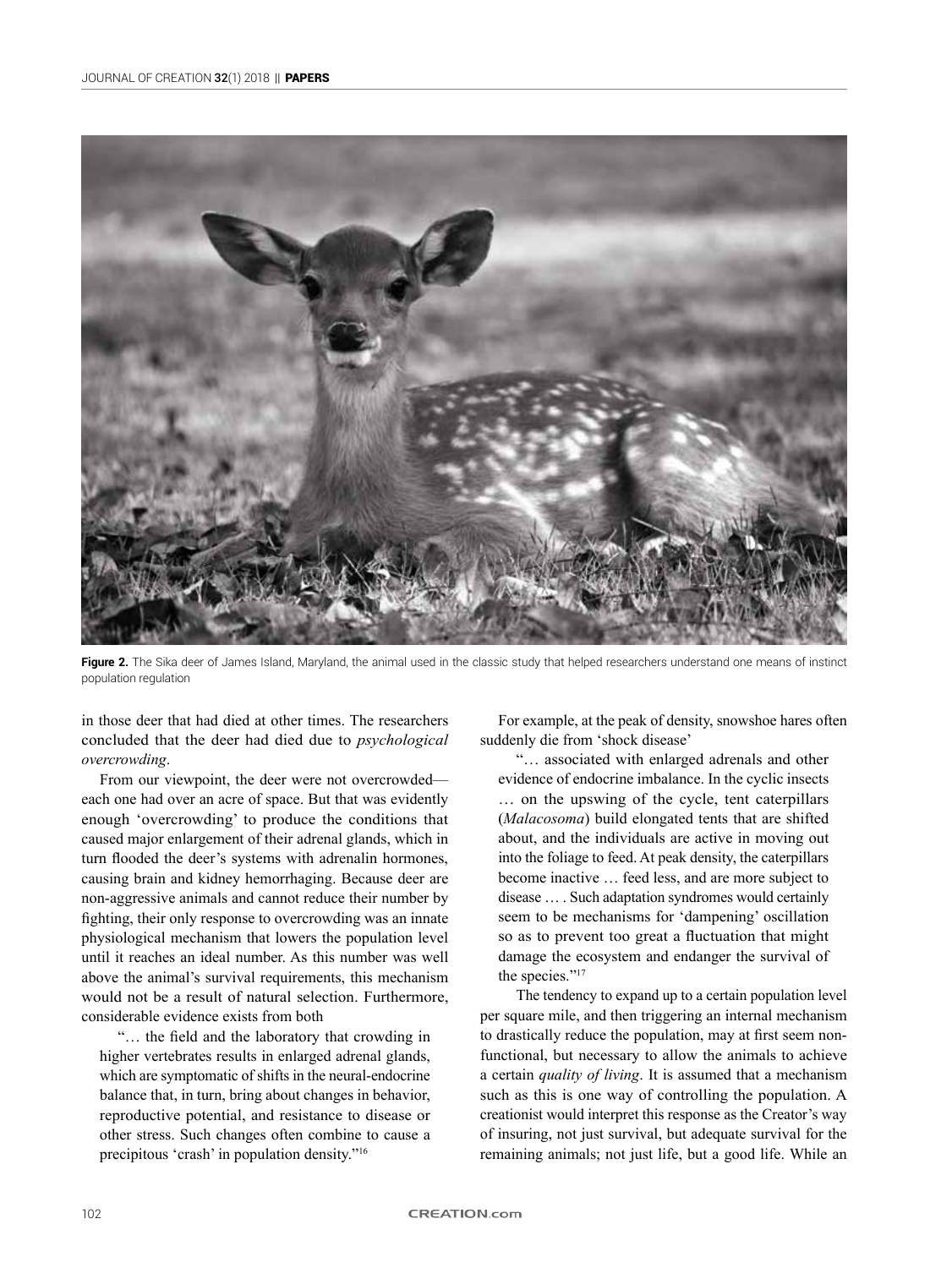

**Figure 3.** The lemming, one of the most well-known examples of population regulation by what amounts to their mass suicide

acre of land could easily support many more than one deer, it generally does *not* insure a high-quality life, but many, slightly undernourished, yet adequately surviving animals. This mechanism helps to insure *healthy, well-fed, strong animals.* It is not yet known how common this mechanism is, but it is evidently present in many non-aggressive animals.<sup>18</sup>

Newer studies have reinforced these findings, adding other factores involved in the self-regulation of populations.<sup>19</sup> All of the self-regulation systems, commonly known as instincts, "require intrinsic behavioral mechanisms that prevent or at least retard population growth prior to the population reaching food limitation".<sup>20</sup>

#### **Mass suicide**

The self-preservation instinct is perhaps the most basic drive found in all living things. Some creatures, such as lemmings (figure 3), frequently commit mass 'suicide', evidently for reasons similar to those that cause Sika deer to commit physiological suicide. When food is plentiful, these mouse-sized rodents with long silky fur lead lives high in the mountains in the icy regions of northern Scandinavia. They flourish on reindeer moss and various roots, and live in cozy underground nests. McFarland noted that, after a few years or so, the lemming population can grow to the level that their food supply is no longer able to sustain them. At this time

"… the lemmings leave their burrows ... . Like an army heading for a great battle, they swarm out of the highlands and rush downward over the sloping plains. Normally, lemmings fear and avoid water. But, during their mass march ... the lemmings finally reach the seashore, and then, row upon row, plunge headlong into the water!"

The result was the rodents remain afloat for a short time, but soon tire and then

"… one by one sink to their doom. During a lemming migration, the bodies of the animals can completely cover the surface of the water. One steamer off the Norwegian coast reported that for a full hour the ship had to cut its way through a thick shoal of lemmings swimming out to sea—swimming out to die!"<sup>21</sup>

Why they respond this way is still being debated, but such population control behaviour is a major reason why "very few parts of the earth are in any way crowded with animals".<sup>22</sup>

Calculated by weight, only a few pounds of birds normally live in an acre of land area, and the density of individuals per square mile is typically well below the land's support level. When seen as a flock flying south for the winter, or on an island which serves as a stopping or resting place, it appears that millions of birds live in crowded places. These animals, though, normally live in a very large area.

Although in some areas animal and plant life appears 'crowded', this is often primarily due to human interference. Humans have cut down forests, built farms and cities, and spread rapidly throughout the earth. Historically, at least in modern history, this has been the major disrupting factor in the natural world.<sup>23</sup> Thousands and sometimes millions of birds living in a fairly small area, rarely fighting and displaying little overt competition for food, is common.

If the population increases beyond a 'comfortable' level, the members often may simply spread out to a wider area. When this cannot be accomplished, they may slow down their reproduction rate or, for the reasons discussed above, many will die. This mechanism results in maintaining a certain level of animals living within a given area. The natural selection theory developed by both Charles Darwin and Alfred Russel Wallace were inspired by Malthusian (figure 4) doctrine, a thesis which is largely false.<sup>4</sup> Nonetheless,

"Darwin and Wallace saw in the Malthusian doctrine a natural law which must apply to all species, and so they deduced that through competition for a limited resource, food, selection must take place between fit and unfit. The Malthusian logic seemed inarguable ... . And undoubtedly supply of food places a theoretical limit on animal numbers, just as there must be cases in which deficiencies of quantity or quality of food contribute to a limiting effect."<sup>24</sup>

Ardrey goes on to add that this view does not result in a theory that is better supported

"… than that of the self-regulation of animal numbers. Rare is the population that has ever expanded until it reached the limits of food supply. Rare are the individuals who directly compete for food. An infinite variety of self-regulatory mechanisms, physiological and behavioral, provide that animal numbers—except in the case of climatic catastrophe—will never challenge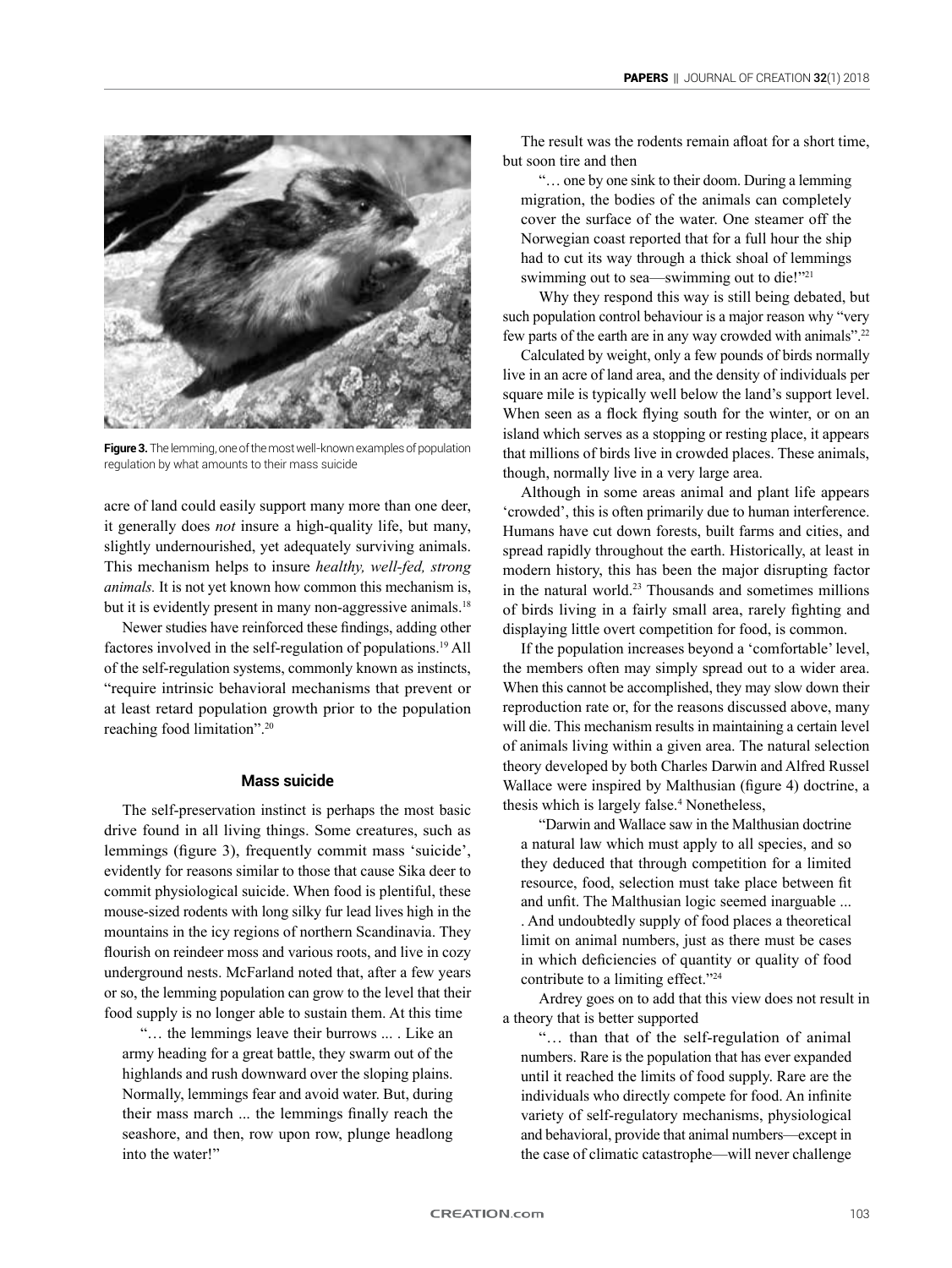the carrying capacity of an environment. Birth control is the law of the species."<sup>25</sup>

Evidence that certain areas can support a far greater number of animals than usually exists is also demonstrated by animal domestication. Farmers have been able to graze horses, cattle, and sheep comfortably on an area of land at a density level that one rarely finds in nature. The fact that most land areas can support far larger populations of animals than are usually found in the wild clearly demonstrates that the numbers and types of animals are often *not* being held down by competition. Nor does nature normally overpopulate but, for many reasons, the number of animals is typically far less than a given area could support.

Except for humans, species that tend to populate an area to a greater extent are often not more evolutionarily advanced or much different from other species. Mice, gophers, and rabbits exist in comparatively large numbers per square mile, whereas far fewer anteaters and porcupines usually live in the same space. This may also be one reason why big species are relativity rare.<sup>26</sup> No evidence exists that the mammals which are more numerous are in any way physically more evolved or evolving, as would be expected by neo-Darwinism's survival-of-the-fittest concept.

#### **The crowding problem**

Admittedly, some examples of aggressive animals exist that fit the picture that Darwin felt nature as a whole exhibited.<sup>27</sup> However, even the better examples, such as rats, at best provide mixed evidence. Both human overcrowding in cities and the poor sanitary conditions such as those in city slums have influenced rodents to behave unnaturally. Rats living in the country typically do not exhibit the aggression typical of city rats. Even so, such crowding and the accompanying viciousness that they exhibit is characteristic of very few animals in the wild, even in crowded conditions.<sup>28</sup> This research also has direct relevance to the problem of the effects of stress on humans.<sup>29</sup>

Another example of self-regulation is that during times of food scarcity, Deer mice mothers consume less food<sup>30</sup> and, "How much a mother eats pre-sets the appetite of her offspring. This effect seems to help keep populations of wild animals stable, and may help them to avoid extinction."<sup>31</sup> Another study found that, although the population fluctuates, when the Arctic ground squirrel population has reached a certain level beyond that which the environment can no longer comfortably support, the females severely reduced their reproduction level, thus controlling the population.<sup>32</sup> Furthermore, the regulation that occurs is triggered mainly by the number of fellow squirrels that are in its environment.

So many examples of self-regulation exist that over 50 years ago Wynne-Edwards concluded that these findings



**Figure 4.** Thomas Malthus, whose prediction that population growth would outstrip the food supply, misled both Darwin and Wallace. From this idea came the struggle-for-existence theory that produced survival of the fittest as a result of the struggle for resources, thus evolution.

could be generalized, and newer studies have supported his conclusion.<sup>33</sup> Tamarin studied a variety of self-population regulation systems, concluding all were determined by innate behaviour.34 Field research by Lidicker found various selfcontrol regulations in a variety of small mammals.<sup>35</sup> Lastly, Grant found similar mechanisms in carnivores, ungulates, and primates.36 Many more studies could be cited that found the same behaviour self-population regulation, but this sample only further documents the findings of all those other studies reviewed.

#### **Summary**

This review documents the fact that many animals self-regulate their population, thus often avoiding the overcrowding problem.37 Nor does a constant struggle exist in the natural world as Darwinism requires, but rather co-operation is often the norm. All other factors being equal, the larger the population, the more opportunities that exist for mutations to occur, and thus, in theory, Darwinian evolution would be more likely to result. Yet, those species blessed with far greater numbers do *not* seem to be more capable of